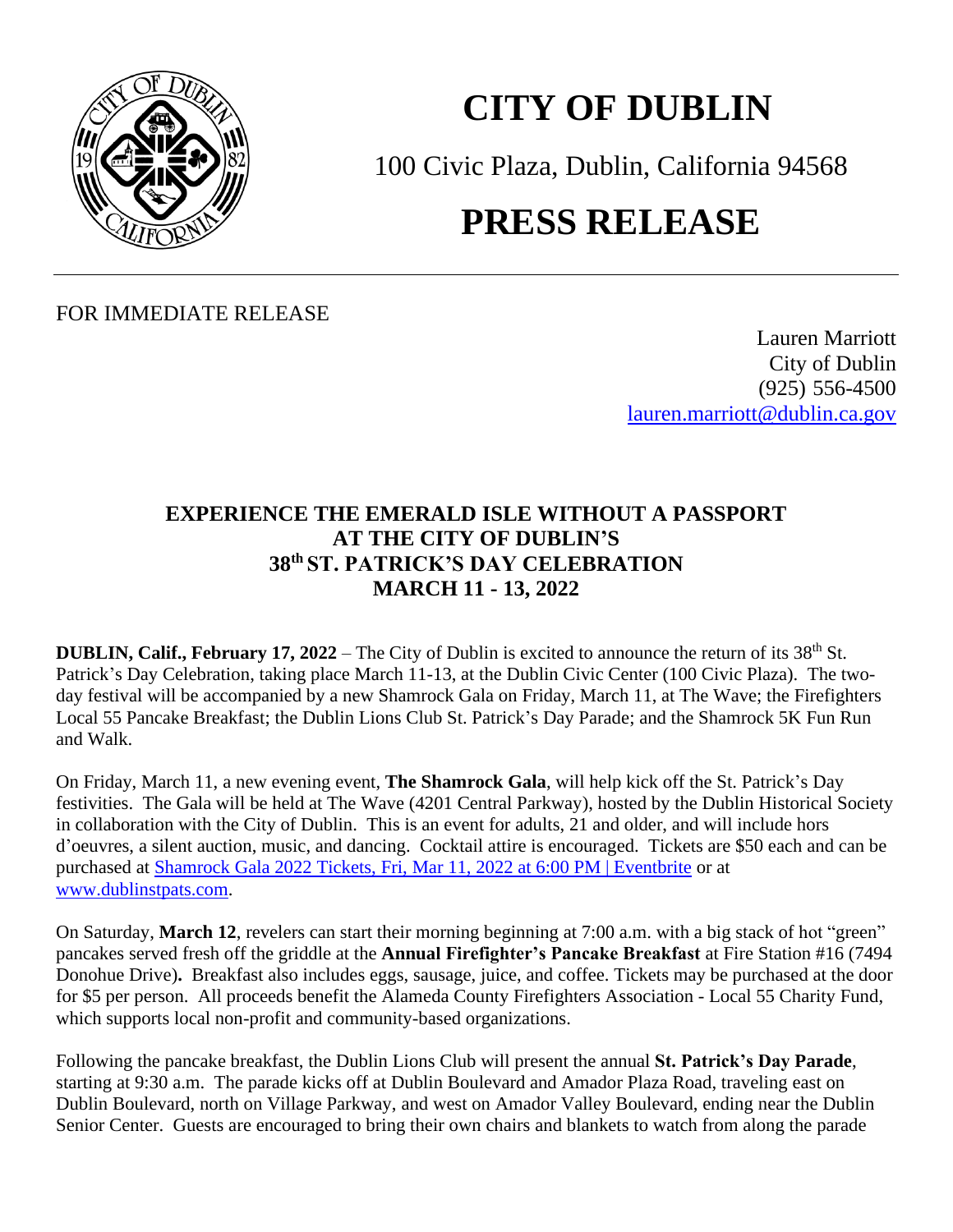route. The parade features more than 80 entries including festive marching bands and floats; Irish bagpipes; Irish Wolfhound and Irish Setter rescue groups; and equestrian riders.

The **38 th St. Patrick's Day Festival** takes place on **Saturday and Sunday, March 12 and 13, 10:00 a.m. to 5:00 p.m.,** at the Dublin Civic Center (100 Civic Plaza). Highlights include three stages of authentic music and Irish dance; an Irish Marketplace; an Irish Tea Cottage with musical accompaniment; plenty of delicious Irish food and beverages; arts and crafts vendors; and a carnival.

- **Entertainment** at the Festival includes two stages featuring a wide variety of music, from highenergy Celtic rock to traditional Irish folk music and iconic bagpipes. Performing on the Main Stage both days, *Tempest* will infuse Folk Rock and Irish Reels for a high-energy performance. Also appearing on the Main Stage during the Festival will be *Cali Celtic*, *Fast & Vengefully*, *Zoo Station,* and *Piano Madness.* Performing on the Pub Stage are *One Eyed Reilly, Fast & Vengefully, Peter Daldry Band, Cali Celtic*, and *Piano Madness.* In the Irish Tea Cottage, visitors can enjoy the sounds of the *Peter Daldry* and *Margaret & Kristoph.* The Irish Dance Stage showcases the McGrath Irish Dancers on Saturday and the McBride School of Irish Dance on Sunday. Bagpiper *Jeff Campbell* will perform throughout the festival grounds.
- The **Irish Marketplace** will feature vendors specializing in unique Celtic artwork; authentic Irish kilts and textiles; beautiful Celtic jewelry; delectable Irish candies, scones, preserves; and more.
- Visitors craving a wee bit of Ireland can visit the outdoor **Irish Tea Cottage** to enjoy lively music along with tasty tea cookies, shortbread, scones, and a steaming cup of authentic Irish tea served in a souvenir cup.
- The **Food Court** will feature expanded Irish menus with traditional favorites, such as corned beef sliders; bangers and mash; fish and chips; Guinness-marinated tri-tip on soda bread; and boxty (Irish potato pancakes). Traditional festival favorites, kettle corn and corn dogs, will also be served, as well as international selections such as Teriyaki chicken and beef kabobs. Authentic Guinness, Harp, and Smithwick's beer will be served on tap, and featured desserts include green shamrock-shaped funnel cakes.
- The **Carnival** will offer exciting rides and attractions for guests of all ages.

On **Sunday, March 13,** the City of Dublin will host the **Shamrock 5K Fun Run and Walk**. The race begins at 8:30 a.m. along Dublin Boulevard near the Civic Center, and winds its way through town, finishing at the festival with live music, awards, and giveaways for participants. The top three finishers in each division will win a medallion and gift certificate from race sponsor Dick's Sporting Goods. Register online at [dublinstpats.com.](https://dublin.ca.gov/293/St-Patricks-Day-Celebration) For race information, please call (925) 556-4500.

Festival admission is free, and free parking will also be available in designated lots and on nearby streets. Accessible parking for those with disabilities are available in the Sports Grounds parking lot on Dublin Boulevard for both the Shamrock 5K Race and for the festival. Access is available ONLY from the eastbound lane on Dublin Boulevard. The entrance is just past Civic Plaza. Disability placards must be visible to enter the lot.

A free festival shuttle will be provided to transport guests from the Zeiss Innovation Center parking lot (5300 Central Parkway) directly to the festival entry. Visitors can also ride BART to either the East or West Dublin BART Stations and connect for free directly to the festival by taking Wheels Rapid 30R bus. To ride for free, guests must tell the driver they are headed to the festival. Wheels is also offering half-priced rides within